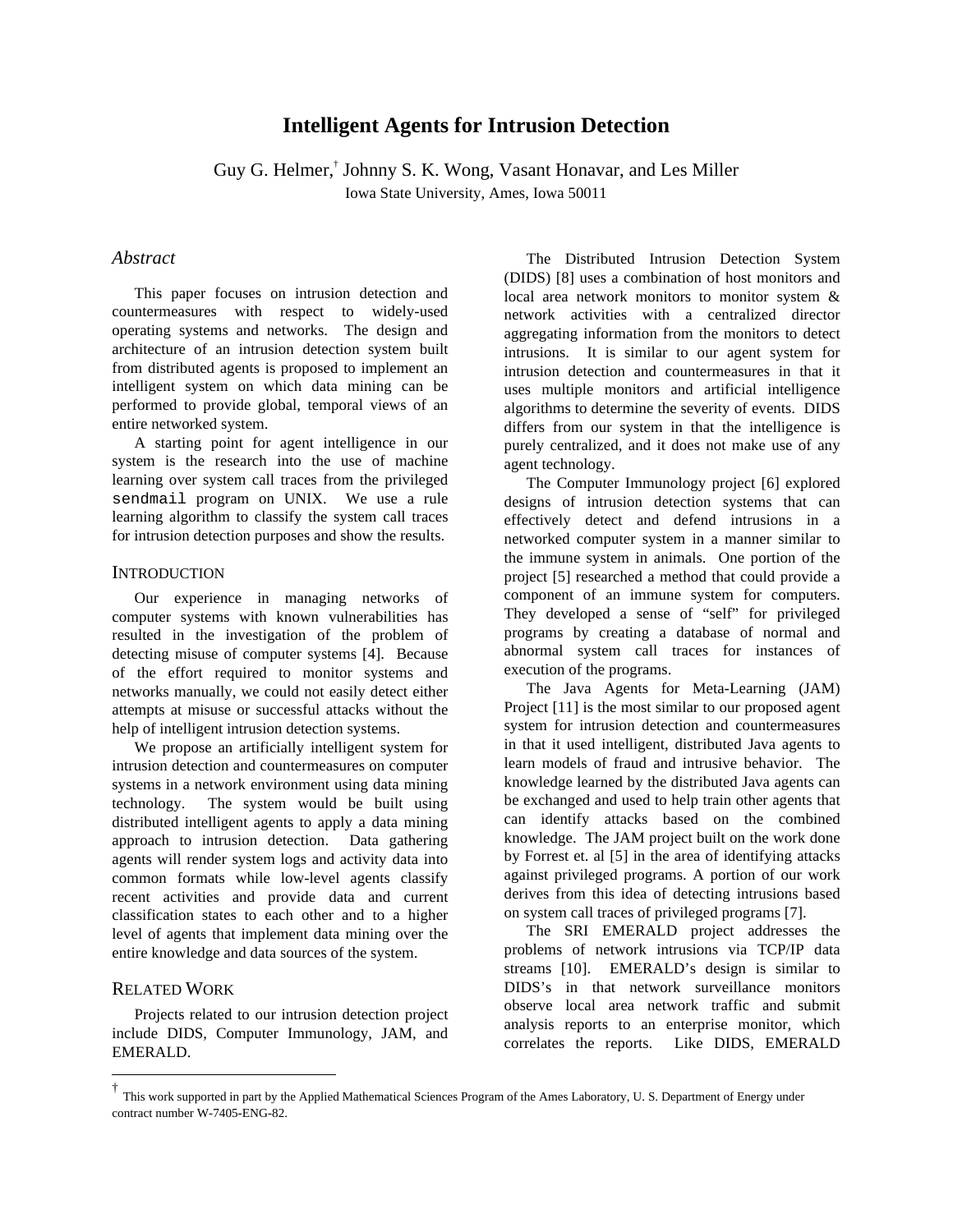appears to concentrate the intelligence in a central system and does not incorporate any agent technology.

### DESIGN AND IMPLEMENTATION OF THE AGENT-BASED SYSTEM

A system of intelligent agents using collaborative information and mobile agent technologies [1] [9] is developed to implement a prototype intrusion detection system [3].

The goals of the system design are to:

• Learn to detect intrusions on hosts and via networks using individual agents targeted at particular subsystems;

• Use agent technologies to intelligently process audit data at the sources by using mobile agents;

• Have agents collaborate to share information on suspicious events and determine when to be more vigilant or more relaxed;

• Apply data mining techniques to the heterogeneous data and knowledge sources to identify and react to coordinated attacks on multiple subsystems.

A notable feature of the intrusion detection system based on data mining is the support it offers for gathering and operating on data and knowledge sources from the entire observed system. The system could identify sources of concerted or multistage attacks, initiate countermeasures in response to the attack, and provide supporting documentation for system administrators that would help in procedural or legal action taken against the attacker.

An example of an attack involving more than one subsystem would be a combined NFS and rlogin attack. In the first step, an attacker would determine an NFS filehandle for an .rhosts file or /etc/hosts.equiv (assuming the appropriate filesystems are exported by the UNIX system) [12]. Using the NFS filehandle, the attacker would re-write the file to give himself login privileges to the attacked host. Then, using rlogin from the formerly untrusted host, the attacker would be able to login to an account on the attacked host, since the attacked host now mistakenly trusts the attacker. At this point, the attacker may be able to further compromise the system. The intrusion detection system based on data mining would be able to correlate these attacks, help identify the origin of the attack, and support system management in responding to the attack.



**Figure 1: Architecture of the Intrusion Detection System**

### *System Design*

The components of the agent-based intrusion detection system are shown in Figure 1. Distributed data cleaning agents process data obtained from log files, network protocol monitors, and system activity monitors on heterogeneous systems. A lower-level layer of agents, just above the data cleaning agents in the system architecture, form the first level of intrusion detection. Using mobile agent technology, these agents travel to each of their associated data cleaning agents, gather recent information, and classify the data to determine whether suspicious activity is occurring. Like the JAM system [11], the agents will be able to use a variety of classification algorithms, the choice of which will depend on the data. Unlike the JAM system, though, the agents at this level will collaborate to cooperatively set their suspicion level so as to determine whether a suspicious action is more severe in the presence of other suspicious activity.

At the top level, intelligent agents maintain the data warehouse by combining knowledge and data from the lower layer of agents and applying data mining algorithms to discover associations, suspicious events that occur together with some frequency, and patterns. Because the data warehouse would provide a global, temporal view of the knowledge and activity of the monitored distributed system, we believe this system could help train system administrators to spot & defend attacks as well as assist system administrators in developing better protections and countermeasures for their systems and identifying new attacks.

The user interface to the agent-based intrusion detection system directs the operation of the agents in the system and shows the status reported by the lowlevel agents. When the data warehouse portion of the system is developed, the user interface will provide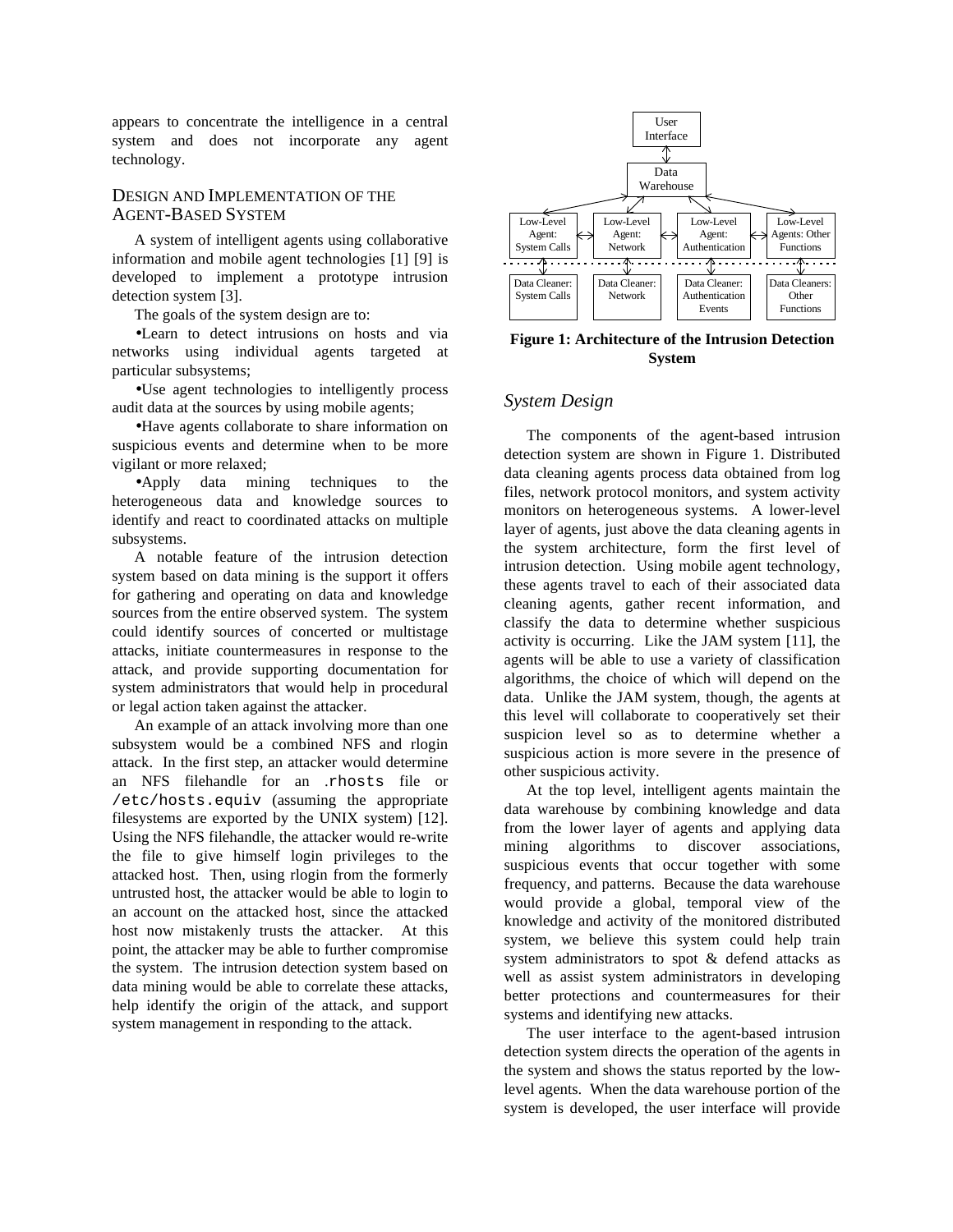access to its features, including managing the knowledge in the warehouse and applying mining functions to discover associations and correlations from the stored knowledge.

### SYSTEM CALL TRACES

To develop a prototype intelligent agent for our intrusion detection system, we used data made available by the University of New Mexico containing system call traces for normal and abusive use of the sendmail program as run on SunOS 4.

It has been shown that system call traces can be used to identify anomalous use of privileged programs and thus determine whether this class of attacks are being mounted against a system. Forrest et. al [5] developed databases of system calls from normal and anomalous uses of two privileged programs, sendmail and lpr. They showed that a database of known good sequences can be developed from a reasonably sized set of sendmail executions, and then they showed that intrusive behavior can be determined by comparing system call sequences against the database of known good sequences. [7] used the data from Forrest's project to show that a rule learning algorithm can learn to classify normal and abnormal system call sequences.

The University of New Mexico system call data is simply a set of files consisting of lines giving a process ID number (PID) and system call number. [7] shows the use of a window of length  $k+1$  with a step size of 1 across the system call trace sequence, where k is varied in different experiments to determine the best window length. When used on training data, each window is classified "normal" if it matches a window obtained from proper operations of sendmail, else the window is classified "abnormal". An example of system call windows and training labels are shown below in Table 1.

| System Call Sequences (k=6) | Label    |
|-----------------------------|----------|
| 4, 2, 66, 66, 4, 138, 66    | Normal   |
| 2, 66, 66, 4, 138, 66, 5    | Normal   |
| 66, 66, 4, 138, 66, 5, 5    | Normal   |
| 66, 4, 138, 66, 5, 5, 4     | Abnormal |
| 4, 138, 66, 5, 5, 4, 39     | Abnormal |

#### **Table 1: Sample System Call Windows With Training Labels**

We duplicated the JAM approach [7] of grouping system calls into sequences and using the RIPPER [2] learning algorithm to classify system call windows.

In the JAM approach, the quality of the learned classification rules is determined by the gap between

the normal sendmail testing traces and the abnormal trace with the lowest "% abnormal regions" score. In our first experiment, we computed a gap of 0.47%, which is disturbingly smaller than the 1.9% seen in [7] Experiment B. However, the more dangerous attacks, such as sscp, syslog-local, and syslog-remote, were clearly identified using this approach, as their percentage of abnormal regions are at least an order of magnitude larger than the percent of abnormal regions seen from the normal sendmail.

In our second experiment, where we used a different technique to assemble the training data, the computed gap was 0.71%, which again was smaller than the 1.9% seen in Lee's Experiment B. We attribute the discrepancies in our results as due to the differences in selection of the training data, which [7] does not explain in detail.

## *EXTENDING THE SYSTEM CALL EXPERIMENT*

A feature vector technique was proposed for application to the system call traces, using a single bit to indicate whether a particular sequence appeared in a sequence of system calls. This feature vector can then be used with any number of learning algorithms, allowing us to easily compare the performance of other algorithms to RIPPER. With the sequence window set to 7, 1112 normal sequences and 704 abnormal sequences were seen in the sendmail system call data. Thus, a bit vector of length 1816 was used as the feature vector for the sendmail traces. Feature vectors were computed on a per-PID basis from the sendmail system call traces.

The same training data selection technique was used for the feature vector technique as was used for the previous two experiments. 80% of the PID files for normal traces and all of the PID files for the four selected anomalous traces were used as training data. Since the set of abnormal training data was quite small (15 records) in proportion to the set of normal training data (520 records), the set of abnormal training data was duplicated 36 times so that 540 abnormal records were present in the training data as opposed to the 520 normal records. RIPPER quickly learned a very simple rule set, consisting of 4 fairly simple rules, as opposed to the 208 rules RIPPER learned in one of the previous experiments.

The rule set learned by RIPPER from this data produced the results shown in Table 2, where the total number of feature vectors, number of vectors predicted abnormal by RIPPER, and percentage of predicted-abnormal feature vectors is shown. Since